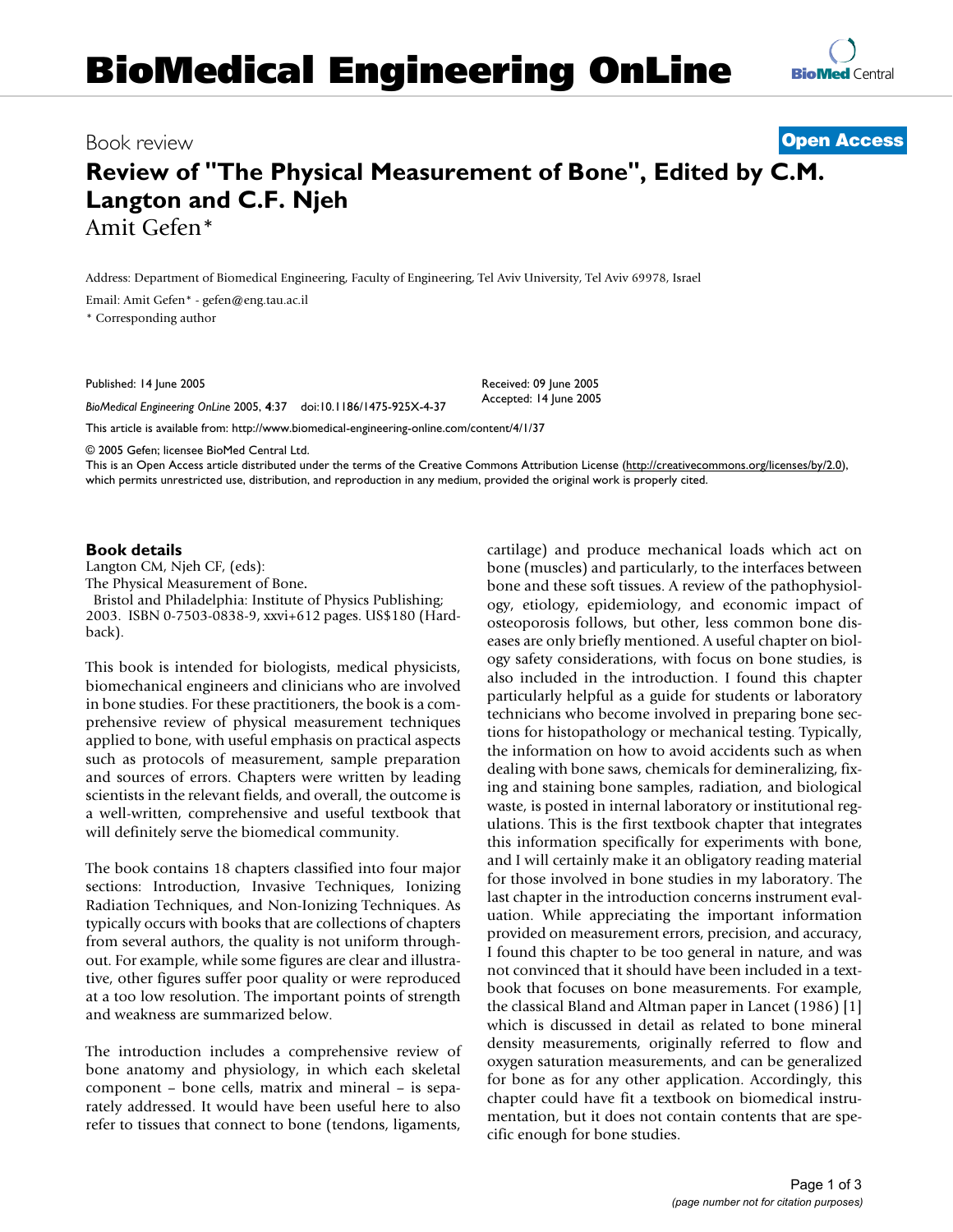The second section, on invasive techniques, puts heavy emphasis on the chapter which concerns mechanical testing of bone. Unfortunately, the contents of this chapter substantially overlap information already provided in the Bone Mechanics Handbook [2] which is a classic in this field. I was disappointed to find out that the tabulated data of mechanical properties for cancellous bone, cortical bone and individual trabeculae mostly summarize publications from the 1970's and 1980's (with few references to publications from the 1990's). Publications from 2000's (e.g. [3,4]) are not covered. I would have expected this new book to cover a more recent literature than that covered in the Bone Mechanics Handbook published on 2001 [2] or in Prof. J.D. Currey's book "Bones: structure and mechanics" published on 2002 [5], particularly because of the growth in attention to bone mechanical properties as osteoporosis becomes a major epidemic. The issue of bone viscoelasticity, which is discussed in detail in [2], is only briefly mentioned here in terms of the dependence of the elastic modulus of cortical bone on the strain rate. On the contrary, I found the subsequent chapters on bone histomorphometry, microscopy and related techniques very useful, specifically because these chapters include detailed procedures for bone histological staining as well as for immunohistochemistry, immunofluorescence, confocal microscopy and scanning electron microscopy analyses.

The third section concerns ionizing radiation techniques and specifically, absorptiometric methods to asses bone mineral density such as DXA, quantitative CT, peripheral QCT and micro-CT. Again, the parts which describe the fundamentals of radiation physics, interactions of x-rays with matter and radiological instrumentation may be too general for this type of book, but the applications to assessment of bone quality in humans and animal models are useful. A remarkable drawback in this section is that nearly all attention is given to bone mineral density, and very little information is provided on morphological parameters of bone that are demonstrated by the CTbased imaging modalities. Specifically, measurements of trabecular separation, trabecular thickness, bone volume fraction, trabecular number, trabecular connectivity etc., and accuracy of these measurements using clinical QCT and micro-CT are not addressed. Relations between these morphologic parameters, which are important characteristics of cancellous bone, are also not mentioned. Although the chapter on MRI that is included in the fourth section (non-ionizing techniques) partially concerns these issues, the reader is lacking information on morphological parameters that can be measured specifically by CT-based methods, and on the relation of accuracy to CT resolution for each morphological parameter.

The last section is dedicated to non-ionizing techniques for bone studies. These include imaging methods such as MRI and ultrasound, as well as finite element and animal models. The chapter on ultrasound measurements of bone is particularly worth mentioning as a well-written review on the technological aspects, accuracy and precision and clinical applications. The chapter on finite element analysis covers up-to-date modeling approaches based on CT cross-sectional images at the whole bone level, or based on micro-CT or micro-MR images at the trabecular level. Geometrical model reconstructions from cross-sectional images and bone mechanical properties relevant to structural modeling are described in adequate detail, but meshing techniques and the effect of mesh density and element selection on the predicted stresses and deformations in bone were not addressed (qualitatively or quantitatively). This may disappoint a reader who was hoping to use this chapter as a practical, rather than a theoretical guide for model development. A second drawback relates to the discussion on models at the trabecular levels, where generic models of the trabecular architecture are ignored. Generic modeling of trabecular bone, which utilizes the theory of cellular solid mechanics, is a complementary modeling approach to specimenspecific (micro-CT or micro-MR image based) modeling. Generic models allow to study the mechanics of 'typical' trabecular bone samples [6,7], as opposed to specimenspecific models which may include abnormalities or anatomical variations that are specific to the studied specimens [7]. The concluding chapter in the last section concerns animal models to study bone, and particularly, osteoporosis. I found this chapter to be extremely useful for experimentalists who weigh alternative models for an experimental design of an animal study of osteoporosis.

Having considered the points of strength and weakness in the different sections of this book as discussed above, I certainly recommend individual researchers and laboratories who deal with bone studies to hold a copy of this book. It should be noted that for those investigators focused on biomechanics of bone, it is not a substitute for the classics "Bone Mechanics Handbook" [2] and "Bones" [5], but rather, a complimentary book with particular added value in biology-oriented topics of safety considerations, microscopical techniques and animal model specifications. Bioengineering students, medical physics students and perhaps biology students at the graduate levels will also find this book useful for obtaining insight into the broad field of bone analysis.

#### *Abbreviations*

DXA = dual x-ray absorptiometry

CT = computed tomography